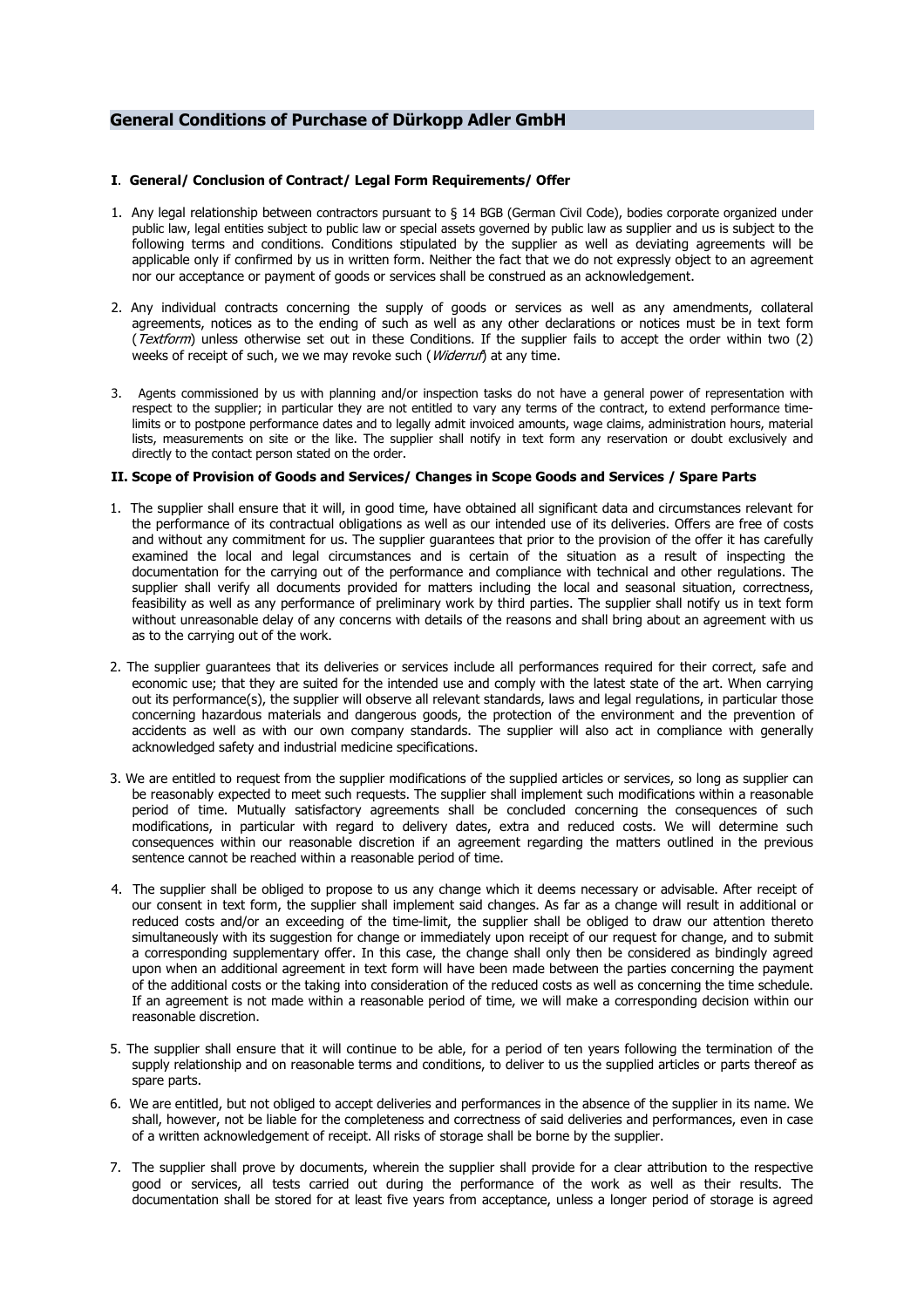upon, and shall be made available to us upon request.

8. In case of delivery of production material the supplier shall ensure that it will continue to be able, for a period of 10 years following the termination of the supply relationship and on reasonable terms and conditions, to deliver to us the supplied articles or parts thereof as spare parts.

### **III. Prices/ Payment Terms**

- 1. The agreed prices are firm prices. Unless otherwise agreed, payment will be made within 14 days with a 3 % discount, or within 30 days, net. These periods are computed from (i) the time of performance in compliance with the contract and (ii) receipt of a proper and verifiable invoice. If we receive and accept a delivery at an earlier date than the date agreed upon, the payment period begins with the agreed delivery date. Invoices are to be submitted without carbon copies but shall include purchase order number, purchase order item, performance record, material list, our account and customer reference, place of unloading, supplier number, part number, number of pieces, price per piece, and volume per delivery.
- 2. Any additional service shall be deemed discharged with the contractually agreed payment.
- 3. The supplier is not entitled to assign a claim against us to a third party or to have such claim collected by a third party. The provisions of § 354a of the German Commercial Code (Handelsgesetzbuch) shall not be affected by the foregoing sentence.
- 4. The supplier shall only have the right to set-off against any claims of us or the right of retention, if and to the extent that supplier's claims are undisputed, its counterclaims are final and non-appealable or ready for decision or are based on the same contractual relationship.
- 5. We shall have the right to set-off against claims of supplier any claims of our affiliates within the meaning of § 15 German Stock Corporation Act [Aktiengesetz]. We shall also have the right to set-off our claims against any claims of the supplier against any of our affiliates within the meaning of Section 15 German Stock Corporation Act [Aktiengesetz].

# **IV. Delivery Terms/ Export Control/ Governmental Permits/ Packing**

- 1. All deliveries are DAP (most recent Incoterms) to a location determined by us and, unless determined otherwise, shall include packaging and conservation. Our relevant delivery and transport provisions in their most recent version shall apply. Each shipment shall include a delivery note listing our order number, item number and supplier number.
- 2. If a shipment is agreed to be dispatched "ex works" without a routing order, the budget-priced dispatch type sequence is to be chosen for us. The transport insurance will be obtained by us to the extent we are obligated to do so pursuant to the agreed upon delivery terms (most recent Incoterms). When preparing the shipping documents, the supplier shall take into account that the customs clearance will be carried out in our plant and that we are exempted from the duty of presentation.
- 3. The supplier shall notify us of any governmental permits or notification requirements that may be required for the import and the use of the delivered items.
- 4. For shipments from preferential countries, the supplier must provide a proof of preferential status with each shipment. The long term supplier declaration pursuant to Article 61 ff. of the Commission Implementing Regulation (EU) 2015/2447 laying down detailed rules for implementing certain provisions of Regulation (EU) No 952/2013 of the European Parliament and of the Council laying down the Union Customs Code must be presented annually. For deliveries from non-preferential countries the supplier has to provide us with a certificate of origin or a supplier declaration without originating status, certified by its competent chamber of industry and commerce, for each delivery. The supplier is obliged to comply with the respective export control regulations and to inform us unrequested in text form about the export control designation of the contractual products especially according to EU and US legislation at the latest with delivery.
- 5. The delivered goods must be packaged appropriately and conforming with industry practice. We shall be entitled to instruct the supplier as to the type and method of packaging. If we return reusable packing material freight prepaid to the supplier, we shall be credited the value of the packing material.

# **V. Delivery Dates/ Delivery Default**

Agreed dates and time limits are binding. A delivery date or term requirement shall be deemed satisfied if we or the consignee determined by our company has received the goods or services in time. The supplier shall inform us immediately in text form about any delay in delivery. The supplier must also indicate the reasons for such delay and its expected duration. If the reason for the delay is beyond the supplier's control, the supplier may invoke such reason only if the supplier has met its obligation to notify us in due time. In the case of a delay in delivery, we are entitled to demand a contractual penalty from the supplier. A penalty of 0,5 % will be charged for each week or part of a week, the maximum penalty is 5 % of the total order value. This agreement pertaining to the contractual penalty or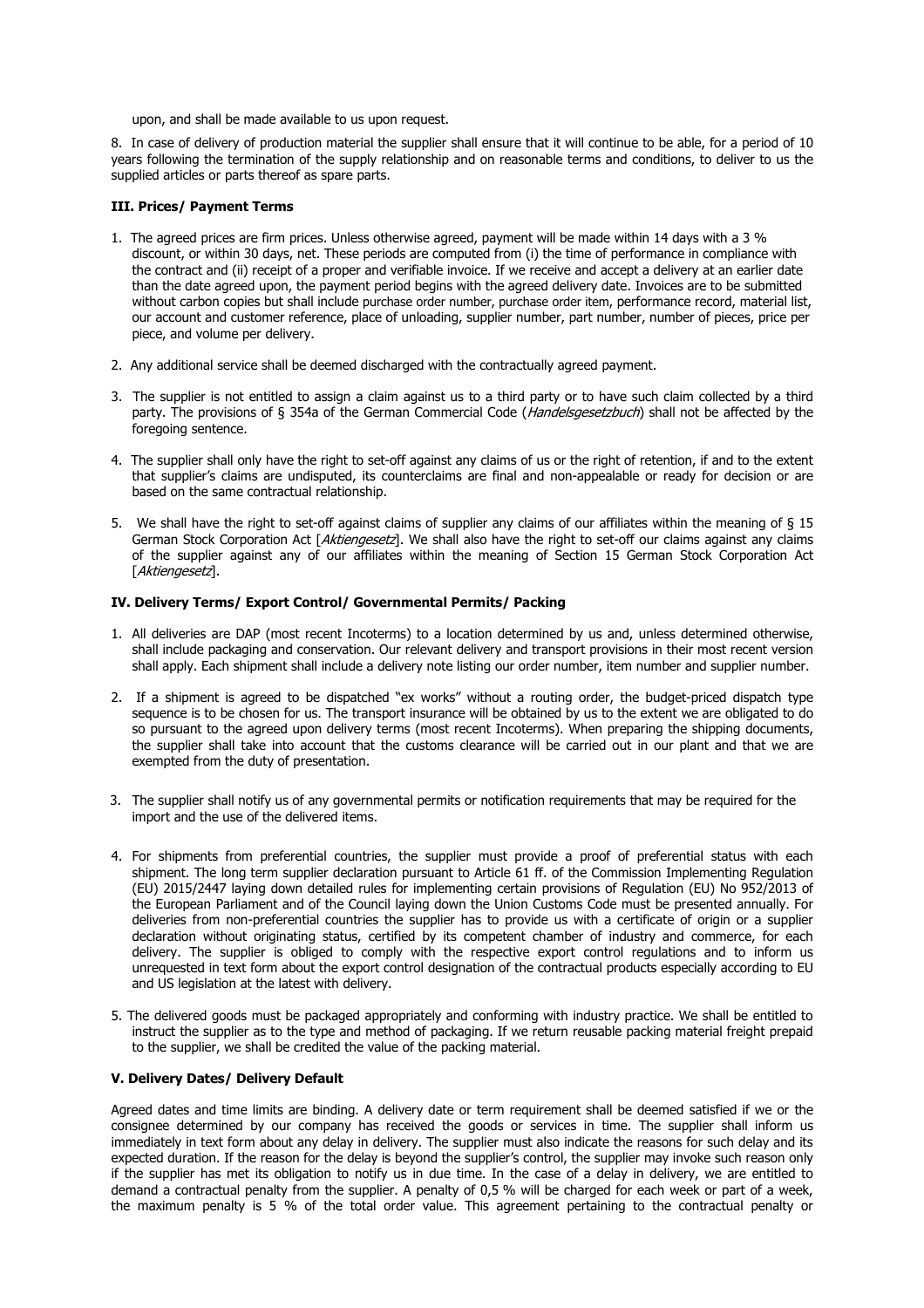enforcement thereof shall not affect any justified legal claims for a delay in delivery. Paid contractual penalties shall be set off against claims for damages. The contractual penalty may be claimed until the date of payment of the delayed goods.

## **VI. Subcontractors/ Deployed Staff**

- 1. The supplier shall be entitled to assign any of its duties to subcontractors only with our prior approval in text form.
- 2. The supplier shall be obliged to deploy only staff for which it fulfils all provisions under tax law and social security law.
- 3. The supplier may only deploy foreign workers requiring a work permit when they belong to its own staff and have a residence permit and a work permit being valid for the territory and period of time in which the services are to be per-formed. Corresponding documents have to be submitted upon request.
- 4. The supplier may not deploy persons for fulfilling its contractual obligations which are employed by us. The supplier may also not deploy staff hired out to it by third parties in disregard of statutory provisions.
- 5. We are entitled at any time to expel staff members and persons employed in performing an obligation of the supplier from our premises or to refuse access to them when it seems appropriate to us because of safety reasons, in particular due to the behavior of the person in question. The supplier shall replace said person at its own expense.
- 6. The supplier shall indemnify us from and against all claims made by third parties (including official authorities) against us because of the fact that the supplier does not comply with the provisions in this VI.

#### **VII. Acceptance of work performed**

- 1. After proper completion of the work performed, the supplier shall declare with respect to us the readiness for acceptance of work in text form and will hand over all documents belonging to the subject of the contract.
- 2. Acceptance of work shall take place after completion of the work by way of our formal counter-signature on the respective record of acceptance within reasonable time after receipt of the declaration of readiness for acceptance of the supplier. If the examination of the work of the supplier requires a putting into operation of the equipment being the subject of the contract or the like for testing purposes (individual test, integration test), the acceptance will only be effected after a successful completion of the test. In relation to any performance which cannot be subsequently checked or examined the supplier shall give us in good time notice in text form requiring the examination. If the supplier fails to do so, it shall bear the costs for the necessary measures for the rendering possible of the examination upon request. Any fictional acceptance by way of failing to respond to a request for examination, or by way of payment or actual use is hereby excluded.
- 3. Unless another agreement was made in the individual case, the procedure of the acceptance shall be subject to our guidelines.
- 4. Safety defects will always entitle us to reject the acceptance of the work. The additional costs incurred by us and the supplier for repeated acceptances for which we are not responsible shall be borne by the supplier.
- 5. Acceptance of any type required by official authorities, in particular acceptance by recognized experts, shall be arranged by the supplier at its own expense before the acceptance of the work insofar as such is not expressly excluded from the scope of performance. Any official certificates as to defect-free nature or any official approvals or acceptances shall be provided to us in good time before the acceptance of the work.

# **VIII. Confidentiality/ Information**

- 1. The supplier (i) shall keep secret all information, including without limitation drawings, documents, know how, samples, production devices, models, media (collectively the "Information"), (ii) may not make such Information available to third parties (including sub-suppliers) without our written consent and (iii) may not use such Information for purposes other than as determined by us. These obligations apply mutatis mutandis to copies and duplicates. This confidentiality obligation does not apply to information (i) that the supplier had already obtained legitimately at the time of disclosure provided such information was not subject to a confidentiality obligation, (ii) that the supplier later obtains legitimately without being obligated to keep such information confidential, (iii) that is or becomes generally known without any breach of contract by one of the parties or (iv) for the disclosure or the independent use of which the supplier has received permission. The supplier may not advertise its business relationship to us without our prior consent in text form.
- 2. We retain title and reserve all other rights (such as copyright) to the Information. Copies may be made only with our prior written consent. Title to the copies passes to us at the time such copies are created. The supplier hereby agrees with us that it stores the copies on behalf of our company as bailee. The supplier agrees to properly store at its expense all information as documents or other objects, including copies thereof, that were made available to the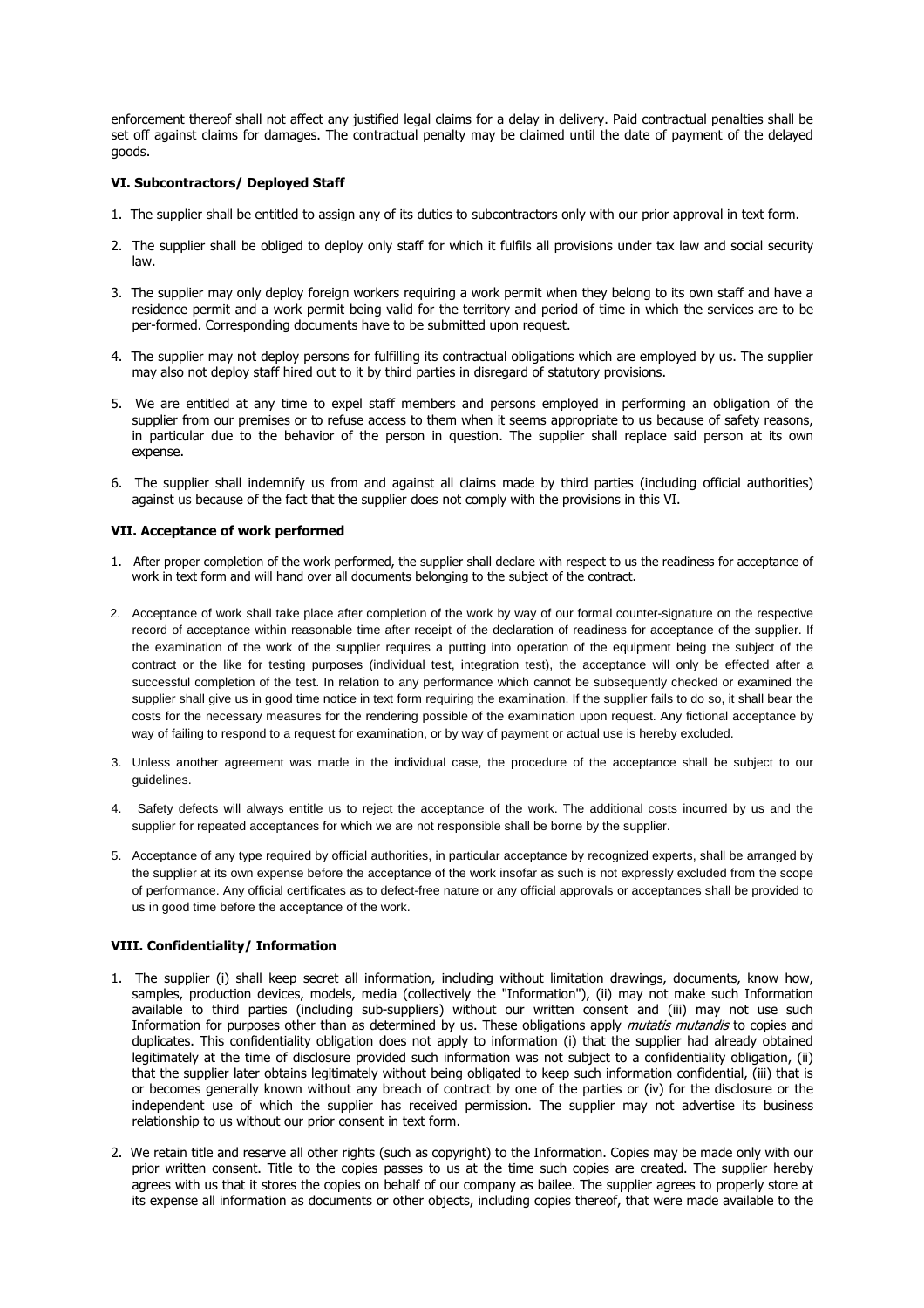supplier, to keep them in perfect condition, to obtain insurance for them and to return them to us or destroy them, in each case upon our request. The supplier has no right, on whatever grounds, to retain such objects. The supplier shall confirm the complete return or destruction of the relevant object in writing.

3. If the supplier breaches its obligations set forth in VIII.1, a contractual penalty in the amount of Euro 25,000 shall become due and payable immediately for each breach. The supplier shall retain the right to have the contractual penalty determined by a court decision. Damages shall be set off against any paid contractual penalties.

# **IX. Quality Control/ Inspection of Incoming Goods**

- 1. The supplier shall at all times supervise the quality of its goods and services. The supplier shall comply with our quality assurance agreement for suppliers, as amended from time to time. For this purpose, the supplier will establish and maintain a quality assurance system in compliance with ISO 9001 or with another agreed upon standard. Changes with respect to the goods to be supplied require our prior consent. The supplier must in particular maintain records in text form for all goods delivered to us, such records to reflect when, how and by whom the manufacture free of defects of the delivered goods has been ensured. These records must be retained for at least 12 years and must be presented to us upon request. The supplier shall obligate its own suppliers accordingly.
- 2. We will inspect incoming goods only with respect to externally apparent defects and externally apparent deviations in identity or volume. We will give notice of such defects without undue delay. Furthermore, we will give notice of defects as soon as such defects have been detected in the ordinary course of business. With respect to the foregoing, the supplier hereby waives the right to assert that the defects have been asserted too late.

# **X. Warranties/ Reimbursement of Costs/ Warranty Period/ Insurance**

- 1. If the delivered goods or provided services are defective, we will be entitled to the statutory rights, unless the following conditions provide otherwise. The supplier is fully liable for all damages, costs and expenses resulting, directly or indirectly, from defects. In case at least parts of a shipment have been found to be defective, the supplier will also be liable for the costs for inspections of incoming goods that exceed the customary scope of inspection. The foregoing applies also to comprehensive and partial inspections of the shipment in the subsequent course of business by us and/or our customers.
- 2. If the supplier avails itself of a third party to carry out a performance, the supplier will be held responsible for this third party as for any other person employed in performing an obligation (*Erfüllungsgehilfe*).
- 3. If the industrial safety is threatened, if there is a danger of unusually high damages or for the purpose of maintaining our ability to deliver to our customers we shall be entitled, following notification of the supplier, to remedy the defects ourselves or have them remedied by a third party. Costs incurred as a result of remedial action taken in accordance with the preceding sentence shall be borne by the supplier.
- 4. The supplier shall reimburse our and our customer's costs incurred in situations leading up to or arising in connection with liability for defects to the extent such costs have been incurred for the purpose of avoiding, preventing or mitigating damages (e.g. recalls).
- 5. Unless a longer period is determined by law, the supplier is liable for defects that arise within 36 months of the date of receipt of the supplier's delivery or of the date of acceptance, provided such acceptance was required as a matter of law or agreement. For services in connection with buildings or land, the supplier shall be liable for defects that arise within 60 months of the date of acceptance. In the case of Supplementary Specific Performance (cure of defects or delivery of goods free of defects), this period is extended by the time during which the delivery item cannot be used as stipulated in the contract. Supplementary performance is also subject to the periods stated above.
- 6. In case of any claims by third parties in case of defects as to title, the supplier shall indemnify us unless the supplier is not responsible for such defect as to title. The supplier shall indemnify us in case of any claim by a third party based on product liability if and to the extent that any damage is caused by a defect in the goods delivered by the supplier. The right of indemnity shall apply insofar as the supplier itself would be directly liable. In case of strict liability the duty of indemnity shall apply only if the supplier is at fault.7. The supplier shall, throughout the term of the supply relationship, maintain adequate insurance with respect to the risks of this X. Upon request the supplier shall furnish us with evidence of such coverage.

# **XI. Performance of Work on our Premises**

In relation to any performance at our premises the information concerning labor, environmental and company safety for contractors ("Informationen zum Arbeits-, Umwelt- und Werksschutz für Angehörige von Fremdfirmen") shall apply in its most current version. It can be accessed on the Internet under www.duerkopp-adler.com under "Purchasing and Quality Control", at our gate, and will be made available to the supplier upon request. The supplier shall comply with directions of the factory security service (*Werkschutz*).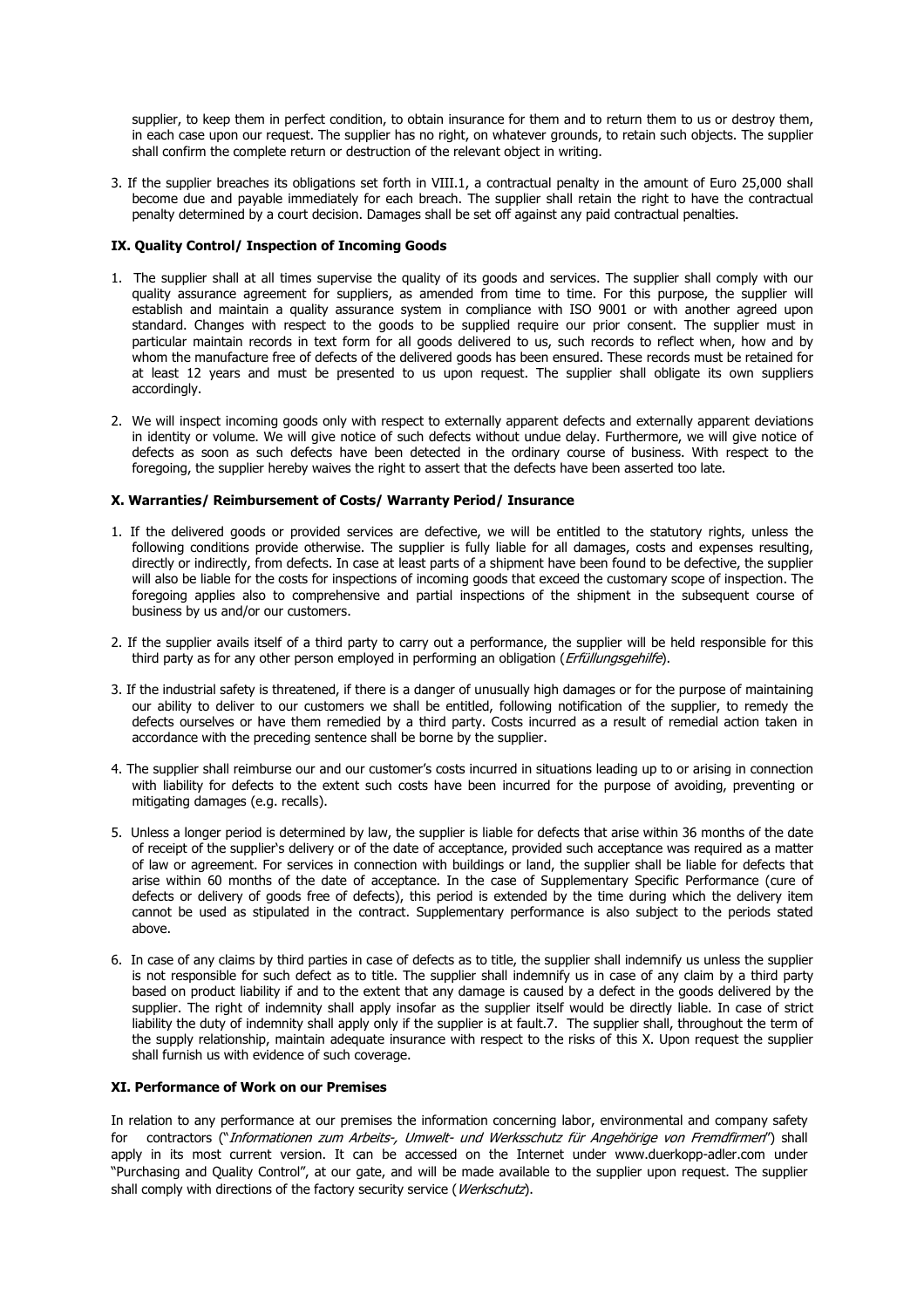#### **XII. Materials, Packaging and Tools provided by Us**

Substances, material, parts, containers, special packaging, tools, measuring instruments or substances or similar items (each, an "Accessory") remain our property. In cases of specification of Accessories, union of Accessories or mixture of Accessories, we will become co-owners of the new goods. Our co-ownership share shall be equal to the proportionate value of the Accessories compared to the overall value of the new item. The supplier shall not have any rights of retention on whatever basis to the Accessories. Accessories may not be made available to third parties (which shall include sub-suppliers) without our prior approval in text form and may not be used for any other purposes than the agreed upon purpose, or if no purpose has been agreed the use intended by us with the provision.

#### **XIII. Tools**

Notwithstanding any other agreement to the contrary, we shall receive full ownership or co-ownership of the tools to the extent we have contributed to the proven costs for tools used in the manufacture of the supplied goods. We will acquire (co)ownership of the tools upon payment. The tools shall remain on loan with the supplier. The supplier shall require our consent to dispose (in the legal or the factual sense of the term) of the tools, to move the location of the tools or to disable the tools permanently. The supplier shall label the tools as our property or property held in coownership, as applicable. The supplier shall bear the costs for the maintenance, repair and replacement of the tools. We shall have title in the replacement tools in the same proportion as in the original tools. In cases of co-ownership of a tool we shall have a right of first refusal with respect to the co-ownership share of the supplier. The supplier must use tools (co-)owned by us exclusively for the purpose of manufacturing the supplied goods. After the end of the delivery, the supplier must, upon our request, immediately turn over the tools to us. For tools co-owned by us we must, following hand over of the tools to us, reimburse the supplier for the then present value of the supplier's co-ownership share. In no event shall the supplier have a right to retain the tools. The supplier's obligation to turn over the tools shall apply also in case of an insolvency application with respect to the supplier and in cases of long term interruptions of the supply relationship. The supplier shall insure the tools within the agreed upon scope or, absent such agreement, within the customary scope.

#### **XIV. Granting of right of use for contractual services**

- 1. We acquire an irrevocable right of use of the intangible results and proceeds of the supplier´s services for all kinds of use in perpetuity throughout the world in all known media. This right of use includes the unlimited right of use with respect to time, place and scope- also by translation into other languages, rendering (also in electronic media or databases), reproduction, distribution, publication, modification, alteration, decompilation, disassembling, storage, conversion and further development. The right of use is exclusive, as long as nothing to the contrary has been explicitly agreed upon. We might use third parties to exercise the right of use.
- 2. As far as the supplier's services are intended to serve the proper, safe use, the manufacture or sales promotion of our products and services, the supplier agrees to grant third parties the right of use for the aforementioned purposes. This includes the provision of services as Download on the Internet for the aforementioned purposes. Remuneration for this is included in the contractually agreed remuneration.
- 3. The supplier assigns the right to possible design patents regarding his contractual services to us, unless the granting of rights of use was not exclusive.
- 4. As far as the supplier has a right to the addition of a copyright note, he will inform us within a reasonable period of time before the planned commencement of use, as to whether he requires such note and which kind of note is to be used.
- 5. Should the relevant copyright owner not be the supplier himself, the supplier guarantees that he has been duly authorized by the copyright owner to execute the aforementioned declarations.

#### **XV. Property rights of third parties**

- 1. The supplier warrants that his services are free of intellectual and industrial property rights of third parties ("IP-right(s)"), which would exclude or limit the contractual use of his services by us.
- 2. Should the contractual use of the supplier´s services be affected by, or excluded due to the infringement of IP-rights, the supplier shall within an adequate time limit, at own costs, either acquire such rights as to warrant our contractual use of the services; or alter or replace the services in such a way that they shall no longer infringe the IP-rights, however, still correspond to the contractually agreed services.
- 3. Should the supplier be responsible for the infringement of the IP rights, he shall indemnify and hold us harmless from any and all third-party claims out of the infringement of IP-rights and all expenses necessarily incurred by us in connection with the third-party claims and indemnify us from the damages resulting from the infringement.

#### **XVI. Storage of contractual services**